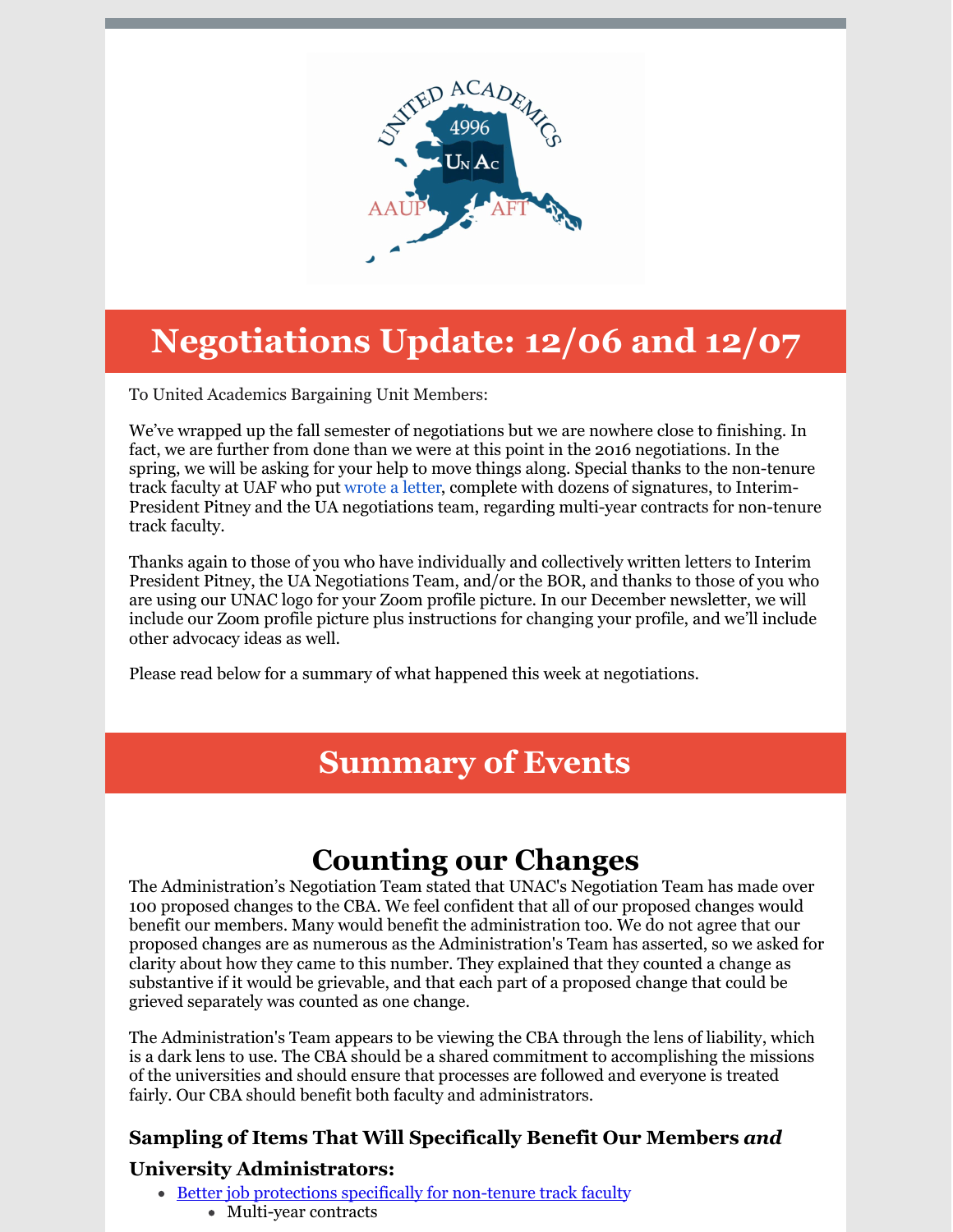- Higher instructor starting salaries
- Longer non-retention notice required
- Improved, competitive [compensation](http://unitedacademics.net/wp-content/uploads/2021/10/Article-15-UNAC-proposal-10-18.pdf) package for faculty
- Improved, [competitive](http://unitedacademics.net/wp-content/uploads/2021/10/Article-16-UNAC-10-19.pdf) benefits package
- Streamlined annual review/report process and modified [comprehensive](http://unitedacademics.net/wp-content/uploads/2021/11/Article-9-UNAC-Counter-11-16.pdf) review file **requirements**
- Training on progressive discipline for [administrators](http://unitedacademics.net/wp-content/uploads/2021/12/Article-11-UNAC-Proposal-11-29.pdf)
- [Inclusion](http://unitedacademics.net/wp-content/uploads/2021/12/Article-11-UNAC-Proposal-11-29.pdf) of the seven tests of just cause
- Timely notification to UNAC of new hires, and notification to new and potential hires regarding the position's [represented](http://unitedacademics.net/wp-content/uploads/2021/12/Art-5-UNAC-Counter_Package2-12-7.pdf) status

#### **Member Priorities Awaiting Response from the Administration's**

#### **Team:**

- [Compensation](http://unitedacademics.net/wp-content/uploads/2021/10/Article-15-UNAC-proposal-10-18.pdf) package
- [Benefits](http://unitedacademics.net/wp-content/uploads/2021/10/Article-16-UNAC-10-19.pdf) package
- Multi-year contracts for [non-tenure](http://unitedacademics.net/wp-content/uploads/2021/11/Article-9-UNAC-Counter-11-16.pdf) track faculty(9.1.3, page 2)
- longer [non-retention](http://unitedacademics.net/wp-content/uploads/2021/11/Article-9-UNAC-Counter-11-16.pdf) notice time for non-tenure track faculty(9.4.2, page 21)
- Streamlining Contents of Annual Activities [Reports/Reviews](http://unitedacademics.net/wp-content/uploads/2021/11/Article-9-UNAC-Counter-11-16.pdf) and Comprehensive Reviews (9.2.1 page 4; 9.2.2.1, page 5)
- Protection of academic freedom and tenure: [article](http://unitedacademics.net/wp-content/uploads/2021/12/Art-6-UNAC-Counter-11-29.pdf) 6 (Endorsement of AAUP documents; [Article](http://unitedacademics.net/wp-content/uploads/2021/11/Article-9-UNAC-Counter-11-16.pdf) 9 (tenure and review processes)

We await counter-proposals from the Administration's Team so we can move closer to agreement on a contract you all deserve.

## **Including A Land Acknowledgement Could Lead to Grievances**

As an example of one of our 100+ proposed changes, the Administration's Negotiation Team counted the land acknowledgement as three changes that would open them up to three new potential grievances. This is the most substantive rationale that they have offered thus far on rejecting the land acknowledgement, and reinforces that their primary concern is liability. Here is the proposed wording of the Land Acknowledgement:

*The University and United Academics jointly acknowledge that we live and work on Indigenous lands. We agree that our shared missions involve promoting and enhancing the knowledge of and respect for Alaska Native peoples and their status as federally-recognized, sovereign tribes. We recognize the responsibility of our institutions to include Alaska Native peoples in all domains of university work. We commit to cooperating with all members of the University of Alaska community to end systemic and institutional racism.*

## **Inclusion of the Seven Tenets of Just Cause Could Lead to Grievances**

In the UA Team's [counter-proposal](https://hr.berkeley.edu/hr-network/central-guide-managing-hr/managing-hr/er-labor/disciplinary/just-cause) this week, they rejected our proposal to include theseven tenets of just cause in[Article](http://unitedacademics.net/wp-content/uploads/2021/12/Article-11-UNAC-Proposal-11-29.pdf) 11 to help specify the disciplinary process. In previous sessions, the Administration's Team said the seven tenets of just cause are implied in the contract so explicit inclusion was unnecessary, and *of course* they always follow the seven tenets of just cause in disciplinary processes.

This time, the UA Team said they couldn't include the seven tenets of just cause in Article 11 because it could lead to seven different types of grievances. They want to avoid language that can lead to any type of grievance. We included the seven tenets in our proposal *with the intention* of decreasing the number of grievances by ensuring that all supervisors and faculty members have a clear understanding of disciplinary expectations. We also proposed required training in progressive discipline procedures for supervisors to help reduce needless process errors that expend time and energy for everyone involved, but this was also rejected in the University's latest counter-proposal.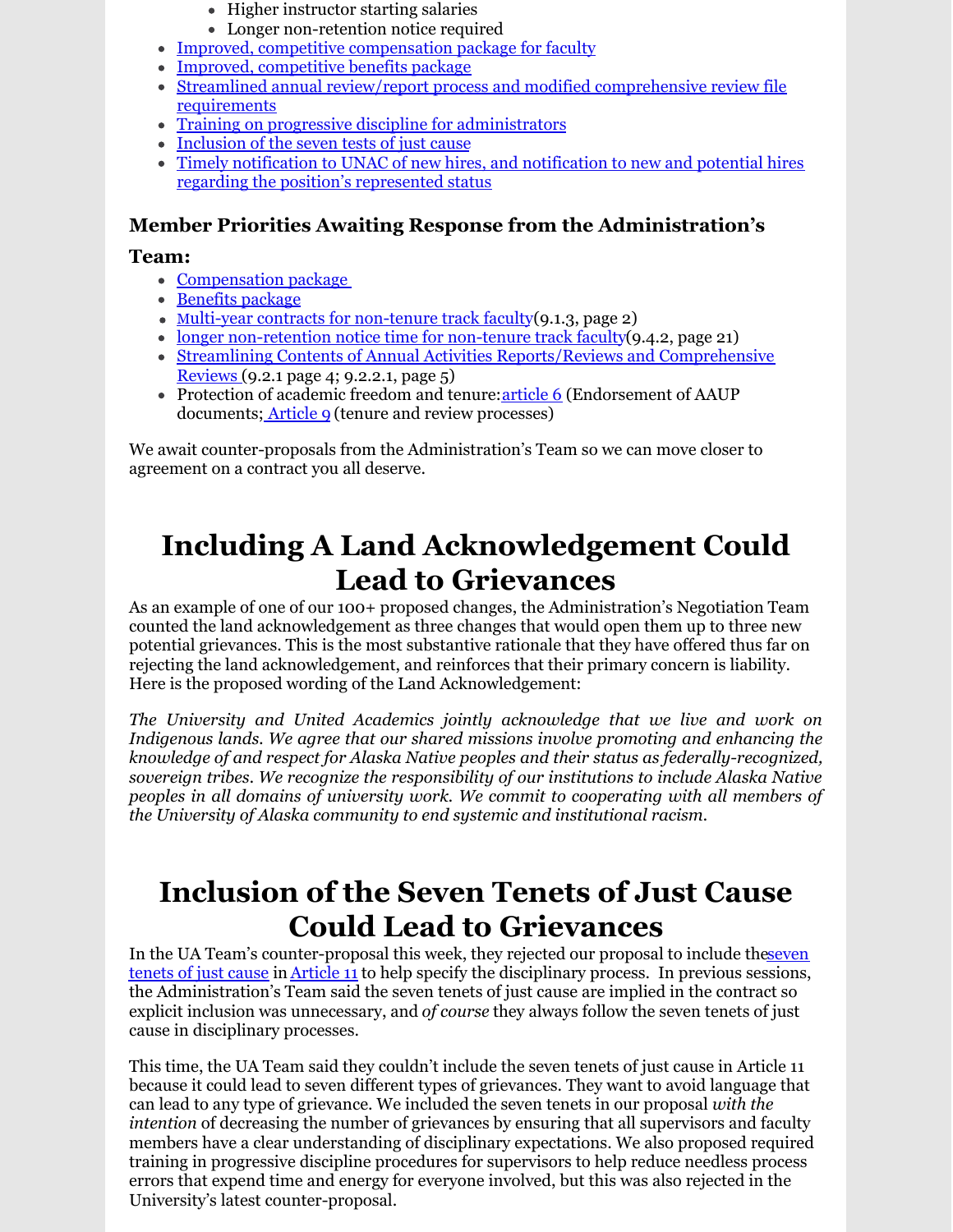# **Package Deal Goes Back and Forth**

Last week, we traded a package of Articles 4, 5, and 7 from them to us, back to them, back to us this Monday, and back to them on Tuesday.

The main sticking point has been the 'Sunset Clause,' which states that the University will stop deducting dues with the end of each CBA. They have never done this in practice, despite its presence in previous CBAs, but had earlier threatened to enact the sunset clause this December 31. Both teams' current versions of **[Article](http://unitedacademics.net/wp-content/uploads/2021/12/Art-4-UNAC-Counter_Package2-12-7.pdf) 4** do not contain the sunset clause, and instead contain language stating that each member will remain a member until they no longer work for the UA system or they submit a dues revocation form. We also insist on including language that specifies that all new forms will be processed in a timely fashion in order to avoid a recurrence of recent delays in the processing of new forms.

We are now close to reaching agreement on the Articles  $4/5/7$  package and had hoped that we might Tentatively Agree (TA) to the package on Tuesday, but that did not happen. The package of [Article](http://unitedacademics.net/wp-content/uploads/2021/12/Art-4-UNAC-Counter_Package2-12-7.pdf) 4, [Article](http://unitedacademics.net/wp-content/uploads/2021/12/Art-5-UNAC-Counter_Package2-12-7.pdf) 5, an[d](http://unitedacademics.net/wp-content/uploads/2021/12/Art-7-UNAC-Counter_Package2-12-7..pdf) [Article](http://unitedacademics.net/wp-content/uploads/2021/12/Art-7-UNAC-Counter_Package2-12-7..pdf) 7 remains on the Administration Team's side of the table.

# **United Academics Leadership Priorities Continue to Guide Our Negotiation Team**

The following [Commitment](http://unitedacademics.net/ra-commitment-to-excellence/) to Excellence with four guiding tenets was re-endorsed by the UNAC Representative Assembly on 30 October 2021.

United Academics is committed to excellence in higher education, and our Representative Assembly members strive to set a positive example by demonstrating the following behaviors:

#### **Honor Our Differences:**

- Maintain the highest standards of reliability, accountability, ethics, and integrity.
- Engage in direct communication, academic debate, and the pursuit of knowledge to create an environment of free and honest inquiry; reference meeting statement below.
- Facilitate awareness and dialogue to elevate the perspectives of others, particularly those of historically marginalized and racialized groups.
- Dedicate Representative Assembly resources to antiracism, anticolonialism, and antidiscrimination efforts.

#### **Prioritize the Academic Mission:**

- Be familiar with all UNAC governing documents and promote full compliance.
- Communicate with represented UNAC members regularly.
- Represent UNAC in shared governance activities (e.g., faculty senate, etc).
- Utilize best practices and resources from AAUP/AFT for self and colleagues.
- Dedicate Representative Assembly resources to our collective bargaining initiatives.

#### **Educate for the Common Good:**

- Embrace the unique democratizing role of higher education within society, and our union.
- Promote education as a public good rather than a for-profit enterprise.
- Recognize the positive impact our members' endeavors have on the quality of life in Alaska.
- Embrace a willingness to live and work in a just and sustainable manner.
- Promote the welfare of our society and the well-being of our planet.
- Dedicate Representative Assembly resources to legislative action.

#### **Build the Future:**

- Embrace democratic principles in the governance of academic affairs and the accompanying responsibility that comes with that to include actively engaging in shared governance service.
- Propose solutions and make decisions based on factual, established, and vetted criteria.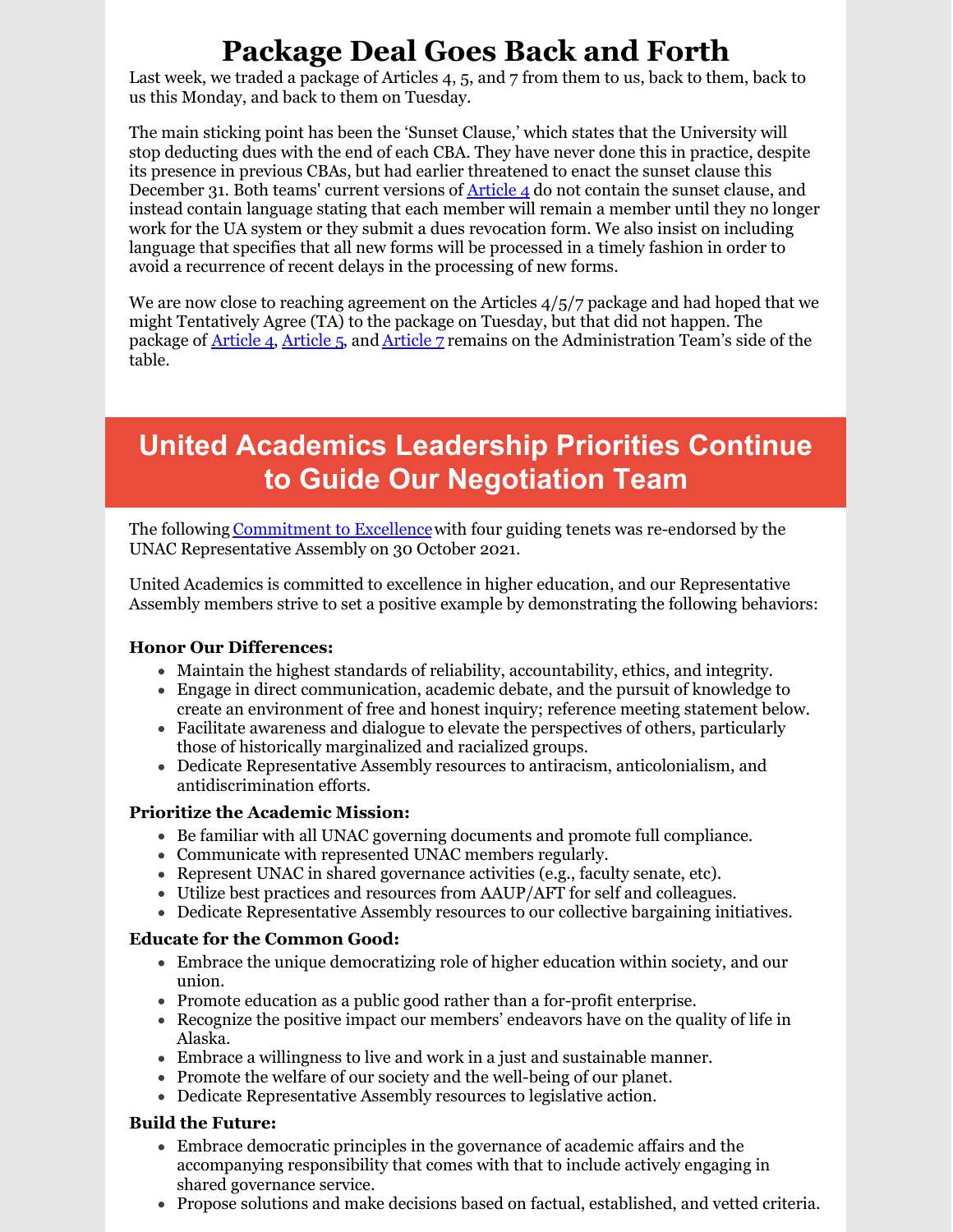- Capitalize on personal strengths, disciplinary knowledge, and a robust professional network to enhance the reputation of the university and benefit students and junior colleagues.
- Partner with our local communities to share resources and make productive connections.
- Dedicate Representative Assembly resources to building and organizing our membership.

Our Negotiation Team's priorities are guided by these principles as well as by member feedback.

# **Status Of CBA Articles**

For a full run-down of our progress during the fall semester, please visit [www.unitedacademics.net](http://unitedacademics.net/)

Our website's homepage includes negotiation-related presentations to-date as well as links to all of our proposals and all of the Tentatively Agreed (TA'd) articles.

### **UNAC needs to respond to:**

Article 1 Agreement and Duration

*This is the article that includes a land acknowledgement. They've said they won't negotiate further on including it in the CBA, but you could write to the [BOR](http://ua-bor@alaska.edu) and [Interim-President](mailto:ua.president@alaska.edu) Pitney to encourage their team to reconsider their refusal to include a land acknowledgement in the CBA.*

Article 11: Disciplinary Action

\**We can't provide links to the UA Administration team's proposals due to a confidentiality clause on their drafts.*

### **UA needs to respond to**:

[Article](http://unitedacademics.net/wp-content/uploads/2021/11/Art-2-UNAC-Counter-10-25-1.pdf) 2: Purpose [Article](http://unitedacademics.net/wp-content/uploads/2021/11/Art-3-UNAC-Counter-11_16.pdf) 3: Recognition [Article](http://unitedacademics.net/wp-content/uploads/2021/12/Art-4-UNAC-Counter_Package2-12-7.pdf) 4: Membership, Dues Deduction, and Agency Fee [Article](http://unitedacademics.net/wp-content/uploads/2021/12/Art-5-UNAC-Counter_Package2-12-7.pdf) 5[:](http://unitedacademics.net/wp-content/uploads/2021/12/Art-5-UNAC-Counter_Package2-12-7.pdf) United Academics Representatives and Privileges, Release Time [Article](http://unitedacademics.net/wp-content/uploads/2021/12/Art-6-UNAC-Counter-11-29.pdf) 6:Academic Freedom and Responsibility [Article](http://unitedacademics.net/wp-content/uploads/2021/12/Art-7-UNAC-Counter_Package2-12-7..pdf) 7: Resolution of Disputes [Article](http://unitedacademics.net/wp-content/uploads/2021/11/Article-9-UNAC-Counter-11-16.pdf) 9: Faculty Status: Appointment, Evaluation, Promotion, Tenure, and Termination [Article](http://unitedacademics.net/wp-content/uploads/2021/11/Article-13-UNAC-Counter-11-1-21.pdf) 13: Workload [Article](http://unitedacademics.net/wp-content/uploads/2021/10/Article-15-UNAC-proposal-10-18.pdf) 15: Compensation [Article](http://unitedacademics.net/wp-content/uploads/2021/10/Article-16-UNAC-10-19.pdf) 16: Personnel Benefits [Article](http://unitedacademics.net/wp-content/uploads/2021/11/Article-17-UNAC-counterproposal-10-26.pdf) 17: Working Conditions

### **NEXT BARGAINING SESSIONS**

- Monday, December 6 and Tuesday, December 7
- Tuesday, January 18 and Wednesday, January 19
- Monday, January 24 and Tuesday, January 25
- Monday, February 7 and Tuesday, February 8
- Monday, February 21 and Tuesday, February 22

Thank you for all you do for the University of Alaska system, and thank you for staying informed and supporting your CBA negotiations. We hope to see you in the Zoom audience in January. Stay tuned for exciting new Zoom backgrounds and social media profiles.

Enjoy your winter break!

In Solidarity, Your United Academics Negotiation Team